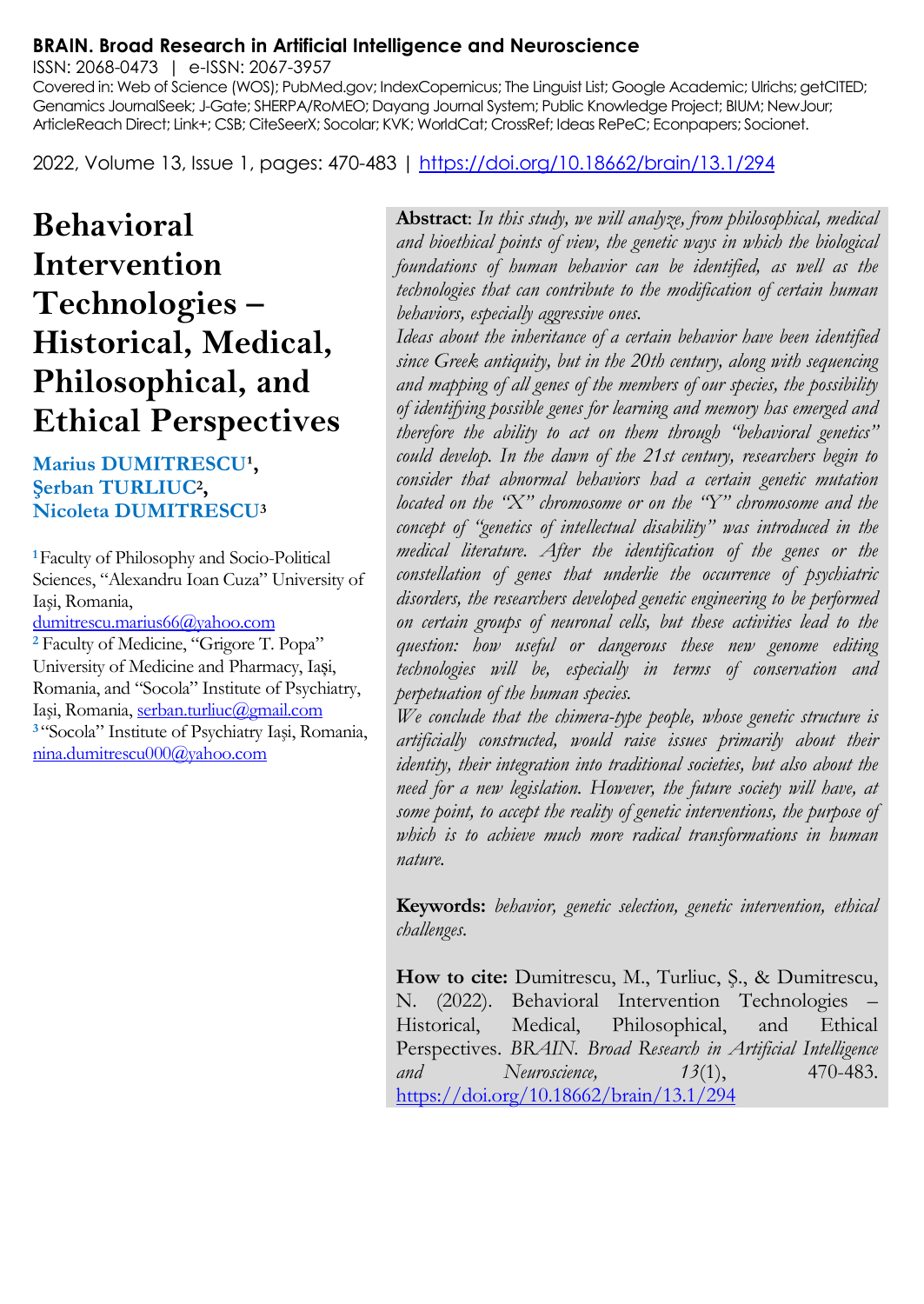#### **Introduction**

The Human Genome Project is a remarkable scientific achievement (Roushan et al., 2014), which has fulfilled its purpose of determining the base pairs that make up human DNA and to identify and map all genes in the human genome, both physically and functionally. For researchers in the field of behavioral sciences, this is particularly interesting, because dimensions and behavioral disorders are the most complex features of all. Therefore, it was considered that, in order to understand these traits, one must first identify the possible roles that certain genes may play in the development of different human behaviors.

In this study, we will address the genetic ways in which the biological foundations of human behavior can be identified, as well as the technologies that can contribute to the modification of certain human behaviors, especially aggressive ones.

## **Historical vignettes on the significance of genetics in human behaviors**

Viewed with suspicion since antiquity, genetic intervention has however made its way to the present day.

In *Book V* of the *Republic* dialogue, Plato considered that, in an ideal state, the "guardians", i.e. the ruling elite, are the result of both a genetic inheritance and a good education (Grote, 1867). Taking into consideration the example of how valuable specimens can be obtained in the case of dogs and poultry, he considers that, in the case of marriages and the procreation of the ruling class in the ideal state, the following imperative law must be considered: "*We must copy the example of those who regulate the copulation of horses,*  dogs, and other animals: we must bring together those who will give existence to the best *offspring. We must couple, as often as we can, the men who are best, with the women who are best, both in mind and body; and the men who are least good with the women who are least good*". The children of the first couples must be raised, but the others – no, because only a good ancestry can lead to superior characters, and those who have it can be included in the elite class (Plato, 2008).

Ideas about the inheritance of a certain behavior could be also identified in the Shakespearean works. *The Countess de Roussilon*, from the play *All'S Well That Ends Well*, presents *Helena*, her protégée, as a young woman characterized both by good upbringing, which was to ensure a bright future, but also by the moral qualities acquired from her parents: "*this young gentlewoman had a father… whose skill was almost as great as his honesty… his sole*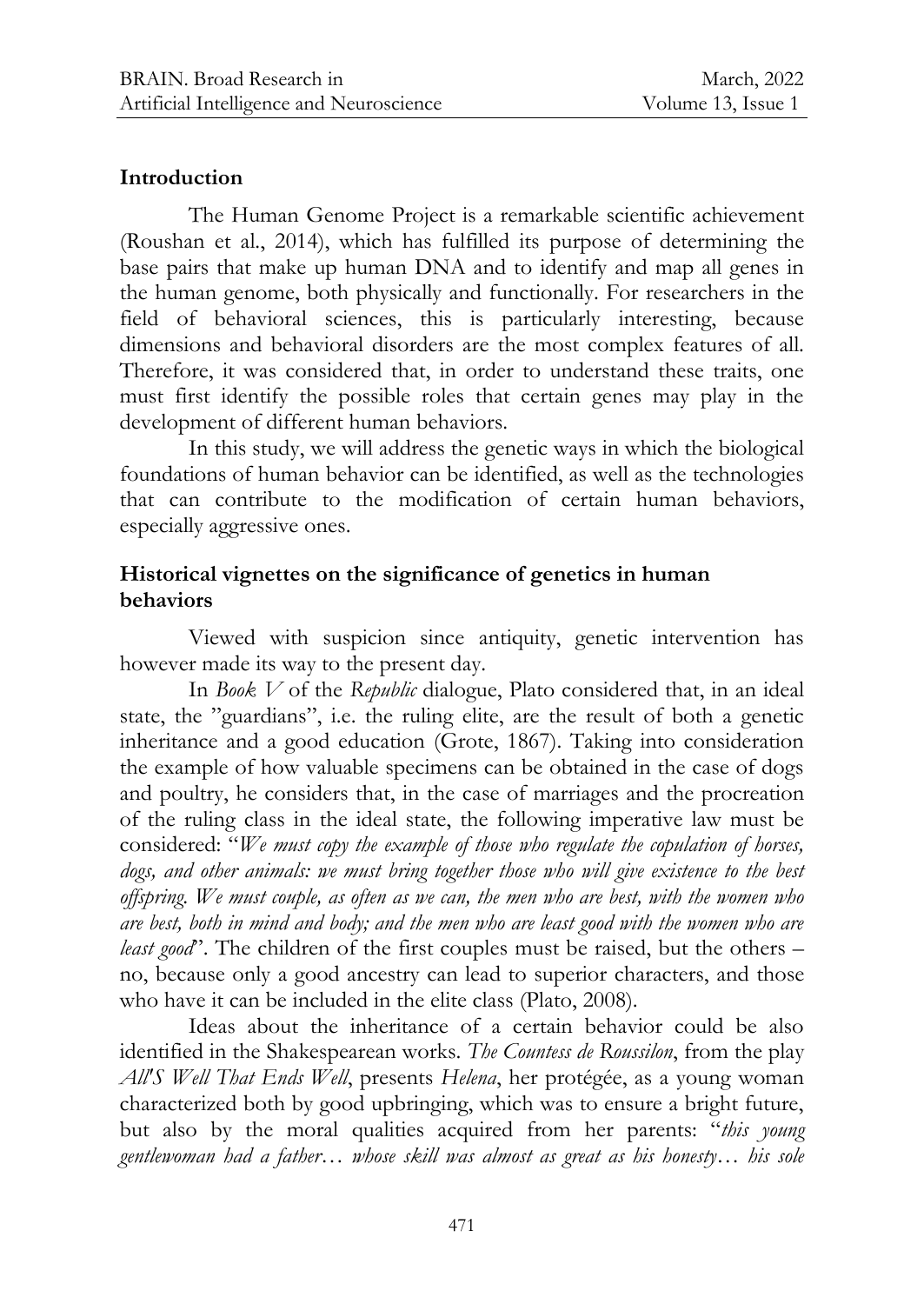*child, my lord; I have those hopes of her good that her education promises: her dispositions she inherits, which makes fair gifts fairer; ... in her they are the better for their simpleness; she derives her honesty and achieves her goodness*" (Shakespeare, 1894).

However, the cases in which the observance of ethical requirements and happiness harmonize with each other give way to other situations in which these requirements are not necessarily sufficient for a person to consider himself happy. This is also the case of the character *Faust* in the eponymous poem written by Goethe, in the eighteenth century, which captures the contradiction between a life lived according to moral precepts, in accordance with the customs of society, but which does not bring happiness and fulfillment to the subject-, and a life in which desires, even if they are illicit from the point of view of the collective mind, are satisfied, making the individual a damned person, but who pays for that damnation with a moment of happiness.

This eternal ambivalence between inclination and duty is perhaps best reflected in the monologue of the respected *Professor Faust* of the University of Wittenberg: "*I've studied, alas, Philosophy/ Law and Medicine, recto and verso/ And how I regret it, theology also,/ Oh God, how hard I've slaved away/ With what result? Poor foolish old man,/ I'm no whit wiser than when I began!*" (von Goethe, 2014). After all these endeavors in the realm of knowledge and the practice of virtue, the bitter conclusion of the old *Professor Faust* is that he has nothing in this world: "I've got no money or property,/ Worldly honors or celebrity;/ A dog wouldn't put up with this life!" (von Goethe, 2014).

What did the old *Doctor and Professor Faust* actually do that made him so unhappy? Nothing but that he deliberately changed his innate behavior, which inhibited his tendencies, his inclinations, those *Neigungen* - as Kant calls them, or the impulses - as called by Freud, on the basis of his casuistry in medical practice, as *Treib* - which in German means *deviations* (from the consciously assumed path) or *drives* in English, in the sense of forces that lead us independently of our consciously assumed will. Freud, like Kant, correlates *inclinations* with the idea of *desire*.

His entire life, *Faust*, the old Professor at the University, geared his behavior in the direction that *his duty to humanity*, to the species, we might say, conducted him. *Faust*'s behavior thus becomes a moral one, accepted by other people and, even more, considered exemplary by his disciples. The old teacher taught philosophy and even theology. *Faust* the theologian, however, considers himself unhappy as an individual; he is on the verge of suicide, willing to sell his soul to *Mephistopheles* in order to experience the happiness marked by that moment when he can say: "*Linger awhile, you are so fair*!" (von Goethe, 2014).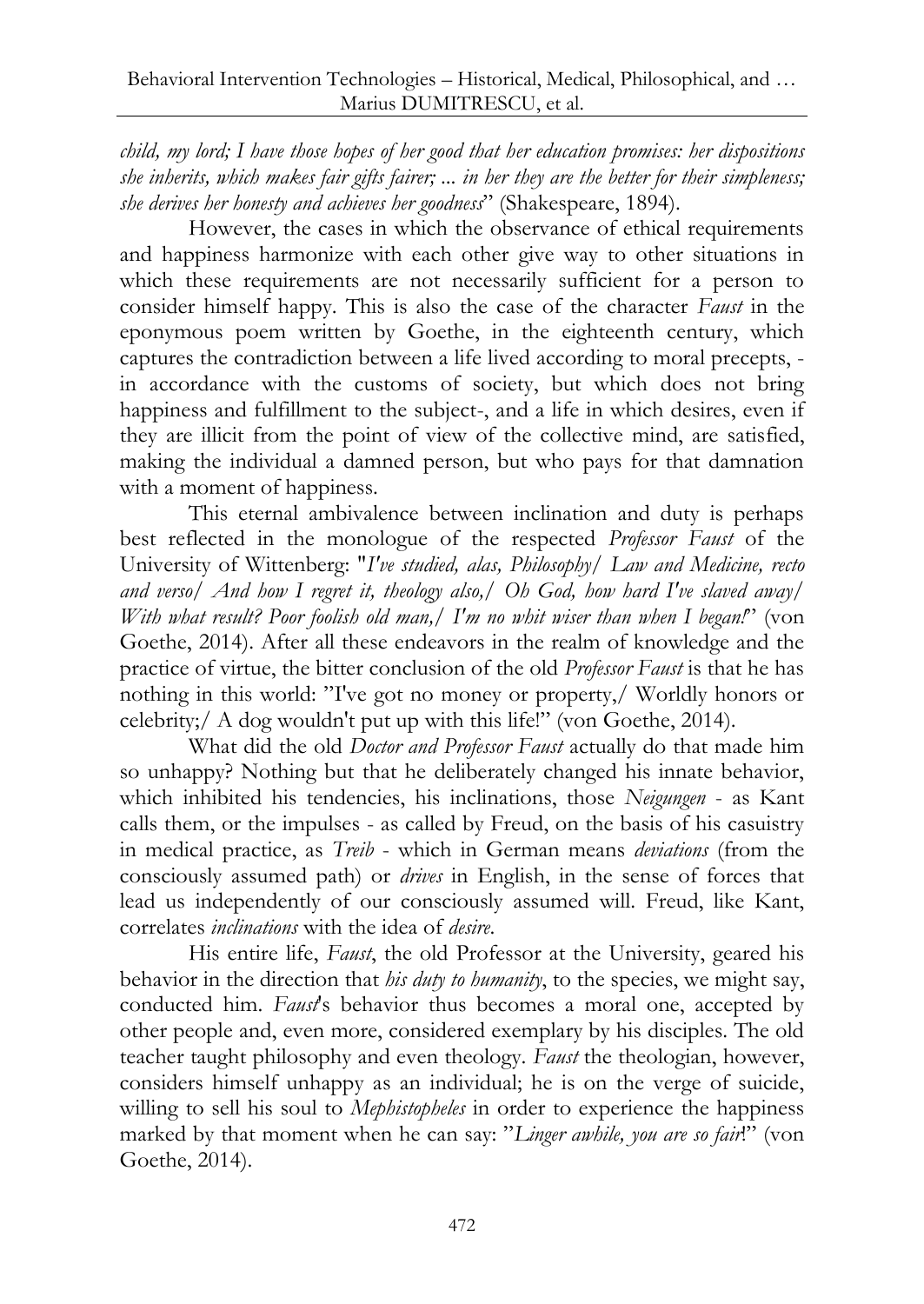Nowadays, scientists do not inquire themselves if they can invoke Mephistopheles to satisfy their most eccentric desires, but whether if human behaviors can be artificially altered in order to be improved. In recent decades, it has been found that there are two ways in which this operation can become achievable: either through genetic interventions, or through substances that alter the natural chemistry of living organisms. In both cases, "improved" behaviors can be induced through advanced technologies, thus becoming socially acceptable.

#### **The limits of eugenics**

The identification of methods by which certain human behaviors could be modified aroused great interest since the beginning of the twentieth century, when two theories were in vogue. One of these argued the importance of genetic determinism of behavior, based on the research of Charles Darwin, the founder of evolutionary theory, and the famous laws of heredity discovered by Gregor Mendel. The second represents the opinions of two American anthropologists, Franz Boas and Margaret Mead, who supported the social origins of human behavior. One of the proponents of the theory of heredity, the American psychologist and eugenicist Henry H. Goddard published in 1912 the book *The Kallikak Family: A Study in the Heredity of Feeble-Mindedness*. This book presented the results of the research carried out in an institution where «"feeble-minded children" were raised, in order to determine the mental and physical peculiarities of the different deficiencies identified in the children there, with the hope that they will be correlated with the condition of the child's nervous system», as the author announced in the book's *Preface* (Goddard, 1912). The author presents an extensive case study on the legacy of the "mental weakness" of young Deborah Kallikak, a patient admitted to the institution where the author worked. Goddard presents her family tree, starting with her distant ancestor, Martin Kallikak, an American hero who had a family with his wife, which included prosperous and well-positioned individuals. Prior to his marriage, during the war, young Martin had a short-term relationship with a bartender girl, which resulted in a son. Out of his 408 descendants, including Deborah, 153 were alcoholics, prostitutes, criminals, or epileptic (Goddard, 1912), because, according to the author, they had inherited their ancestor, the bartender girl, described by him as "*the nameless feeble-minded girl*" (Goddard, 1912). The German eugenicist thus wanted to show that a variety of mental traits are hereditary and that society should limit the reproduction of people who possess such traits.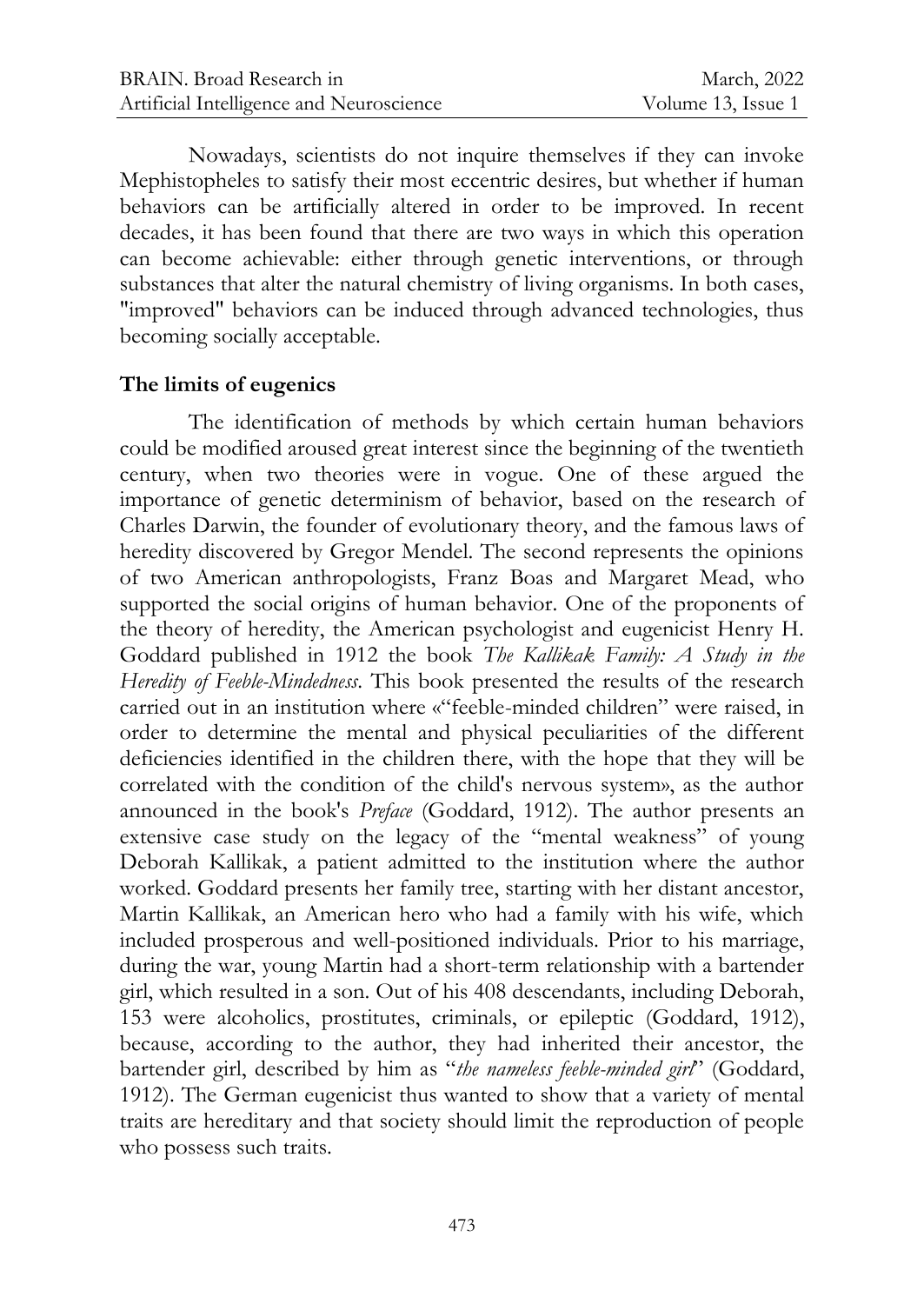During the Second World War, perhaps inspired by this book, the Nazis tried to improve the genetic quality of the Aryan German population by excluding people and groups considered inferior and by promoting those considered superior. Adolf Hitler promoted legislation under which people with physical or mental "defects" had to be removed from the ranks of the German people. Such "defective" people were the poor, the mentally ill, the blind, the deaf, those with various developmental disabilities, promiscuous women, homosexuals, and racial groups (such as Roma and Jews in Nazi Germany) who had to be sterilized and even killed.

Much later, in 1994, *The Bell Curve: Intelligence and Class Structure in American Life* (Herrnstein & Murry, 1994) claimed the existence of correlations between genetics, class, race and intelligence, obtained on the basis of extensive documentation and extensive statistical analysis. Framed by critics as promoting a Nazi ethic, the book was considered dangerous for its results as it disadvantaged certain social categories.

## **Methods for identifying the genetic basis of memory and learning**

After the Second World War, a whole literature dedicated to the artificial modification of behaviors emerged, starting with the science fiction, satirical and dystopian novel entitled *A Clockwork Orange* written in 1962 by an English author (Burgess, 1962) and ending up to the famous *Our Posthuman Future: Consequences of the Biotechnology Revolution* (Fukuyama, 2002), published four decades later by the American sociologist and political scientist Francis Fukuyama.

Such research, which aims at the intervention of science in changing human behaviors and performance, first tackled the increase of the degree of stress resistance, memory enhancement, but also the speed of response to various external stimuli.

However, everything took shape with the launch, in 1990, of the Human Genome Project (Roushan et al., 2014) because, based on the sequencing and mapping of all genes of the members of our species, *Homo sapiens*, it was hoped that we would understand human evolution, the causes and mechanisms of diseases that an individual could suffer at some point, but also complex interactions between genes and the environment. However, later, based on the genetic map, new research was conducted in order to understand the biological foundations of human behavior (Bull & Varghese, 2020).

The first of the most significant achievements in this field of research is the discovery, in 1996, by Joe Z. Tsien et al., a biologist at Princeton University, of a possible gene for learning and memory. To make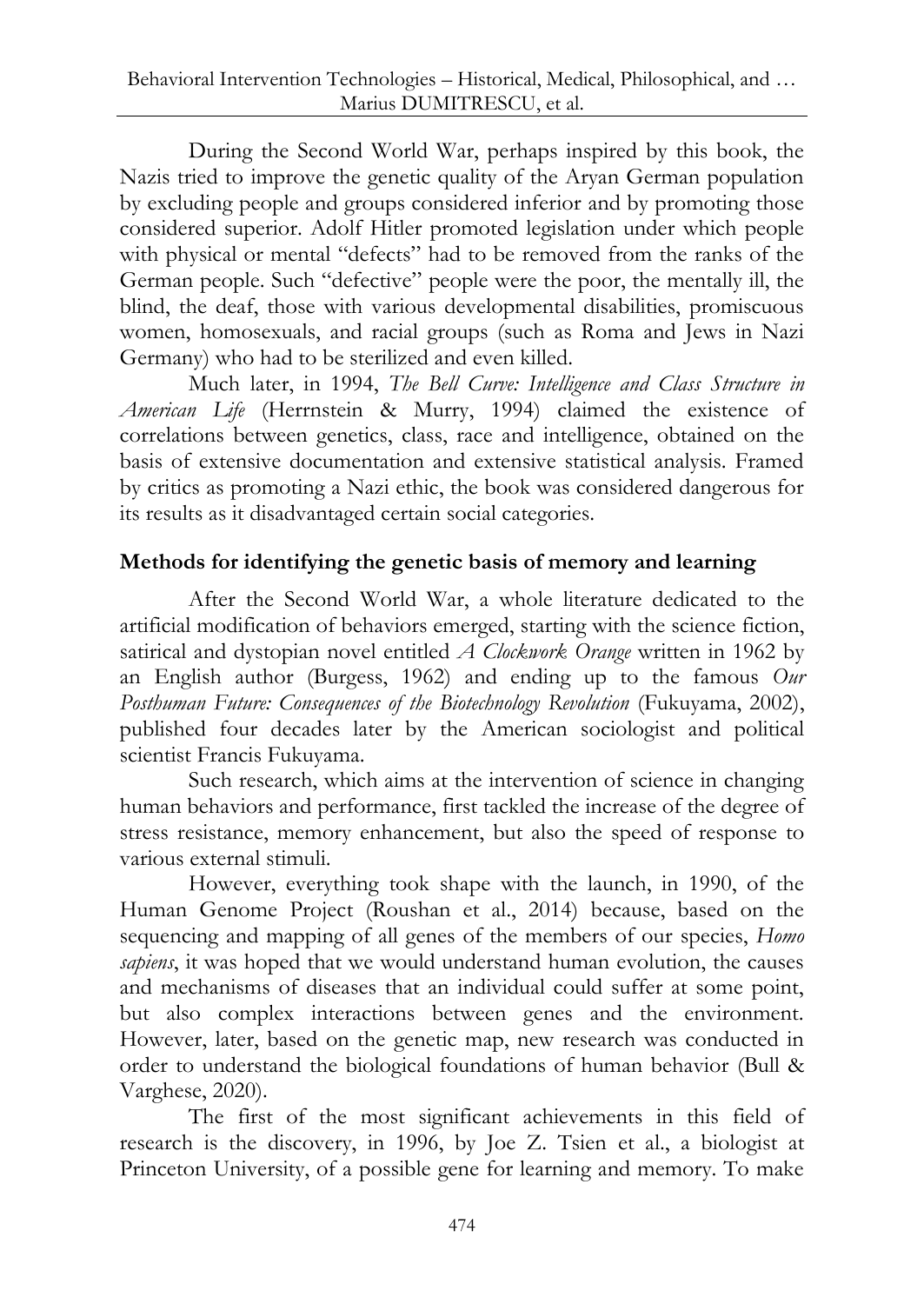this discovery, the American researcher developed the less ethical method called *gene knockout technology*, based on which a laboratory mouse was raised without the gene responsible for memory qualities because virtually all genes of interest in the pyramidal cells (neurons) were deleted from the hippocampal region CA1 (Tsien et al., 1996). The same researchers used genetically modified mice to demonstrate a spatial memory deficit and fear conditioning when genetic modification occurs in the striatal nerve cells and the amygdala, two anatomical structures considered to belong to the limbic system (Mayford et al., 1996). Two years later, Joe Z. Tsien introduces a concept that will impose him in the scientific community: "*behavioral genetics*" (Tsien, 1998), to emphasize the role of genetics in the development of human behavior. The problem, however, is to what extent his experiments on laboratory mice can be extended to humans because, in the case of humans, such an experiment would appear to be abominable.

Although recent studies on memory and intelligence in identical twins encourage genetic approaches to these human qualities, however, when research comes to conclusions that are too firm in this direction, they clash with the opinion of many equally knowledgeable scientists in this field of research, especially among those working in the field of pedagogical instruction. These researchers, most of them with considerable teaching experience, believe that factors related to education are more important than the genetic ones in terms of the intelligence and even the memory of an individual, which are largely constituted through various particular learning contexts.

## **Technologies are changing the human behaviors**

Technologies that aim to change human behavior using information from genetics or the pharmaceutical industry are still in their infancy, but this does not mean that in the near or distant future the problem data cannot progress.

Also in this embryonic research context are the studies on the control of delinquency or aberrant considered sexuality, disturbing for the social order.

Early twentieth-century research focused more on morphological elements, such as the shape of the skull, forehead, and cheekbones, the proximity of the eyes, or the size of the jaw, as this matter had been initiated since the end of the 19th century.

In the second half of the twentieth century, after the World War II, the contribution of genetics began to be recognized in the understanding of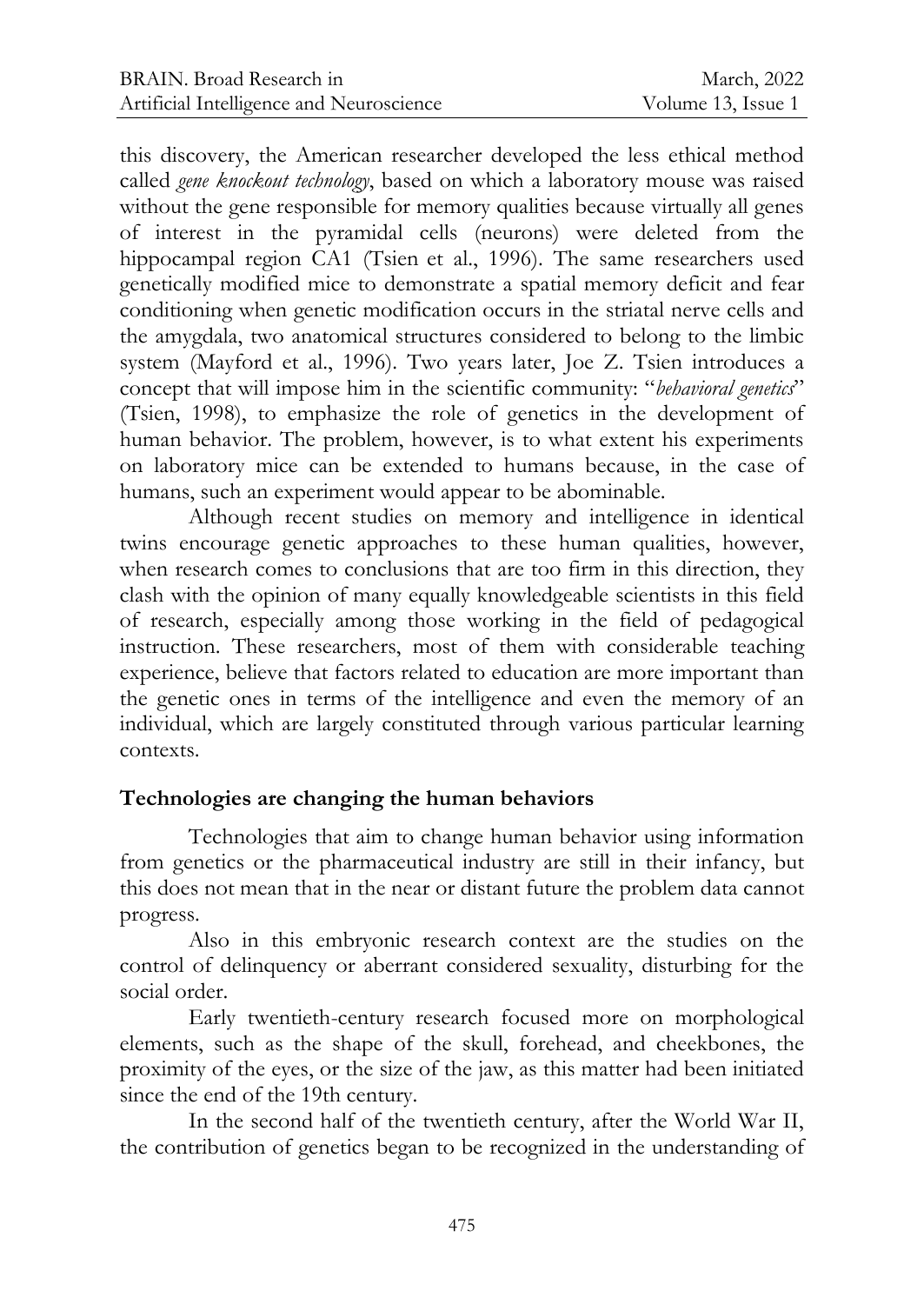the mechanisms of triggering violence and aberrant sexuality, even if it was difficult to accept.

Thus, the physiognomy researches of the Swiss theologian Johann Caspar Lavater (1741-1801), as well as those carried out by Franz Joseph Gall (1758-1828), which were related to the phrenological theory, or those of Cesare Lombroso (1853-1909), who focused on the study of human features to identify possible trends in criminal acts, have left room for more sophisticated analyzes, developed by geneticists in their studies at the microscopic level.

In 1993, a group of geneticists published the results of a research study on a Dutch family with several individuals with aggressive and sometimes violent behavior, some of whom were accused of committing crimes, others of arson, attempted rape, or exhibitionism. The researchers found that all those responsible for such abnormal behaviors had a certain genetic mutation located on the X chromosome, which was missing in other family members who did not show such aggressive tendencies. The affected locus was that of the structural gene for monoamine oxidase A, the enzyme involved in the metabolism of neurotransmitters, which ensure the transmission of nerve impulses from one neuron to another. In the absence of that enzyme, monoamine neurotransmitters accumulate and cause psychiatric or neurological diseases. The researchers concluded that the genetic modification they discovered may represent the biological mechanism underlying anti-social behavior, or, in other words, that aggression may be genetically conditioned (Brunner et al., 1993a). In such cases, the therapy that is required to be the most effective can only be one of a genetic nature, which would prevent the appearance of this mutation in future generations (Brunner et al., 1993b).

On the other hand, the Romanian Professor Constantin Maximilian, the creator of the Romanian school of genetics, stated that studies that used genetics and certain statistical data regarding delinquent men have come to say that the Y chromosome would have significance in such cases. In the case of those men who have a structure with two "Y", i. e. the shape of "XYY" instead of the normal "XY", would predispose to such inclinations towards extreme violence and even murder (Maximilian et al., 2001). Subsequently, more and more scientific articles have appeared that have proven the role of genes at behavioral, neuroanatomical, neurochemical and neurophysiological levels, throughout the ages of development (Anagnostopoulos et al., 2001a). The experiments were performed on mice modified by transgenesis or gene deletion ("*knockouts"*), which were used to elucidate the genetic basis of the behavior (Anagnostopoulos et al, 2001b)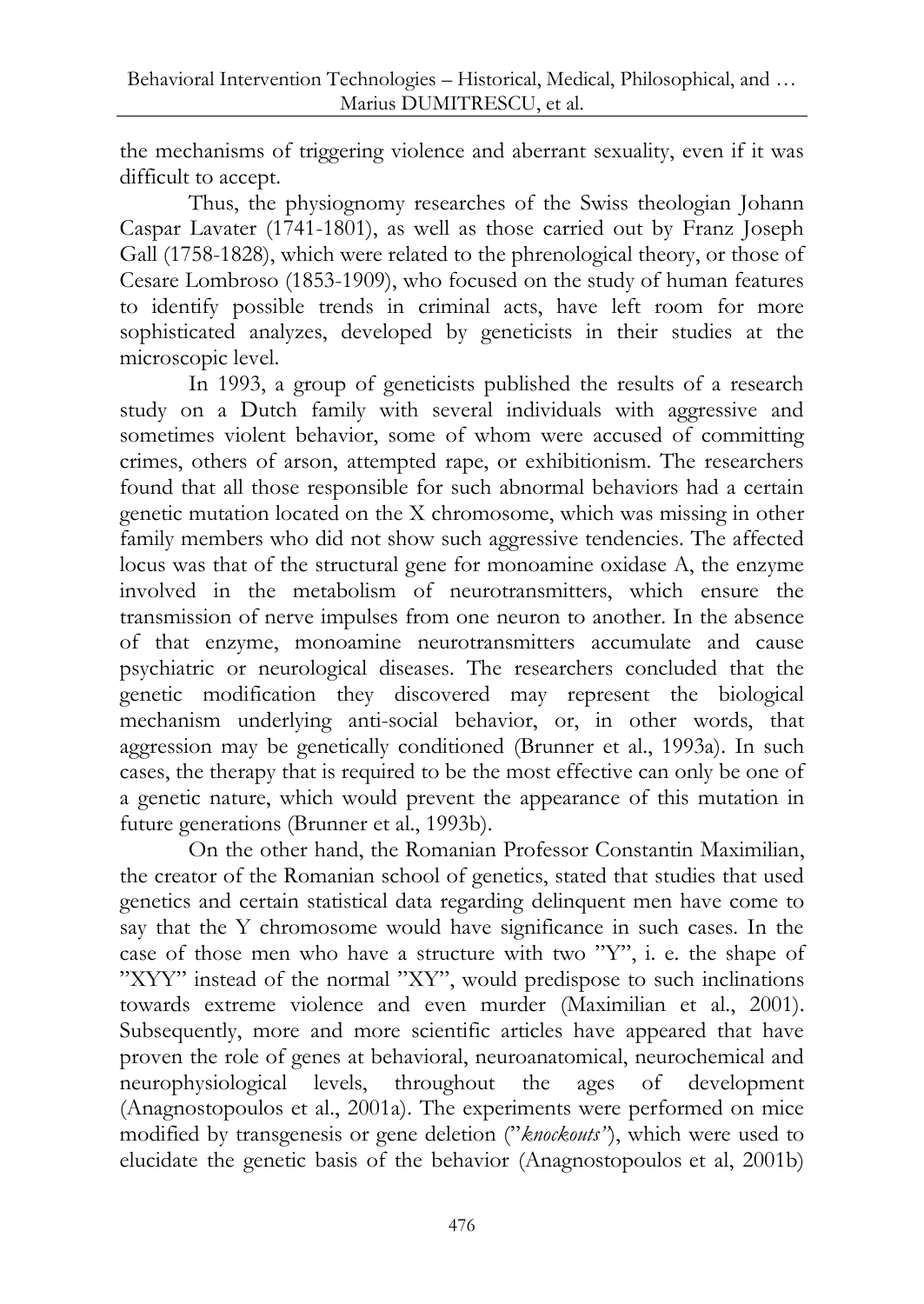because they provide the model for evaluating the effectiveness of new therapies in the treatment of hereditary psychiatric and neurological disorders.

In fact, in 2007, the *Psychiatric Genomics Consortium* was established. Its purpose is to perform analyzes of genetic data identified at the human genomic level in order to identify the genes or constellation of genes that underlie the occurrence of psychiatric disorders. Its more distant goal is, of course, to be able to intervene through gene therapies to improve the diagnosis, develop a targeted treatment and enhance primary prevention (Watson et al, 2020).

In 2008, Ropers introduced the concept of "*genetics of intellectual disability*" in an article stating that early-onset intellectual disability is a health condition and not a social or educational problem because the condition is actually characterized by cytogenetically visible chromosomal abnormalities, such as trisomy 21, but also submicroscopic deletions and duplications of the X chromosome (Ropers, 2008).

## **Bioethical controversies regarding the changes in the molecular structure of the nervous system**

Recently, the Romanian bioethicist Antonio Sandu specified that the possibilities of intervention on human nature call for a greater amplitude of what bioethics means. Thus, this author considers that "bioethics should not be limited to providing a set of rules, or the principles of good practice for health care, but should include a specific discourse on the various scenarios in which humanity evolves, namely the nature in which research evolves, whether we are talking about an ethics of technology, a post and transhumanist ethics, an eco-ethics, an ethics of public policy, including health care" (Sandu, 2020).

Technologies that use genetics open an extremely controversial topic: whether or not parents or society have the right to determine the sex of children or, moreover, the color of their eyes or their degree of intelligence. This is possible today not so much through genetic intervention as through genetic selection. A geneticist can easily anticipate the future features of the fetus and its possible genetic problems. The question is whether, once we know these elements of the future evolution of the embryo, do we have the moral right to make a selection among these candidates for life?

Another even more controversial topic is related to genetic intervention to change the molecular structure of the human nervous system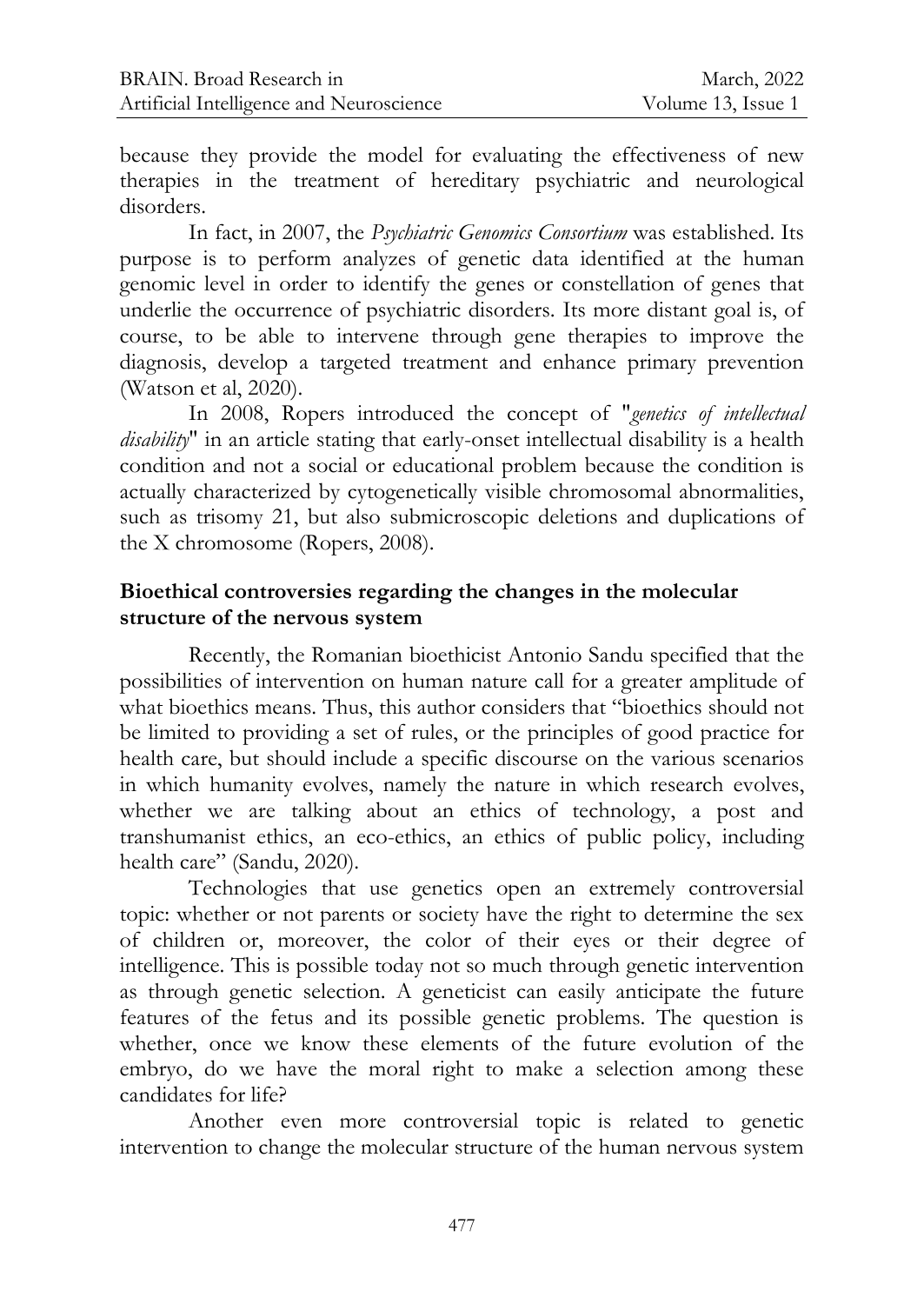given that recent research has shown that the malfunction of specific cell types in different regions of the brain is the basis for various neuropsychiatric symptoms, such as hallucinations, depression, or repetitive motor behavior (Heidenreich & Zhang, 2016). In 2001, the technology to modify the molecular structure of the nervous system by adding genes or deleting genes in the early stages of embryo development had already become known. The researchers were also aware of a gene therapy that consisted of delivering antisense mRNA directly to predetermined cell types, thus allowing genetic modification of selected neuronal populations in adult animals (Lowenstein, & Castro, 2001). Obviously, this genetic engineering performed on certain groups of neuronal cells will have effects on human behavior, if they are put into practice on human subjects, but the question is whether this intervention is ethical or not.

In the second decade of the third millennium, new genome editing technologies are used, such as those based on the CRISPR / Cas system (Feng et al., 2020), which is an RNA-targeted genome editing tool that allows researchers to modify multiple genes simultaneously through insertions and deletions. The consequence is a change in the germline genome in the embryo. So far, only experiments generating genetically modified models of non-human primates have been published so far, but they are useful in researching and treating brain disorders, either of a psychiatric nature or due to a defective neural development that occurs in humans.

But, because in the last decades bioethics has become "the regulatory and methodological reference factor of the activities in the most diverse fields, but with predilection in the philosophical, sociological, medical and legal one" (Ojovanu, 2020), we must consider how useful or dangerous these new genome editing technologies will be, especially in terms of conservation and perpetuation of the human species. Will they be able to increase the quality of life? Will they achieve a better human species? Or they will push us into a spiral of changes, the long-term effects of which we cannot anticipate.

## **The possible consequences of genetic or artificial augmentation of the human being**

*Gattaca*, the American dystopian science fiction film, made in 1997, offers a vision of a future society in which, through genetic engineering, descendants possessing only the best hereditary characteristics of their parents could be obtained. The film highlights a disturbing thing, namely that if all genetic efforts are directed only towards obtaining high-performing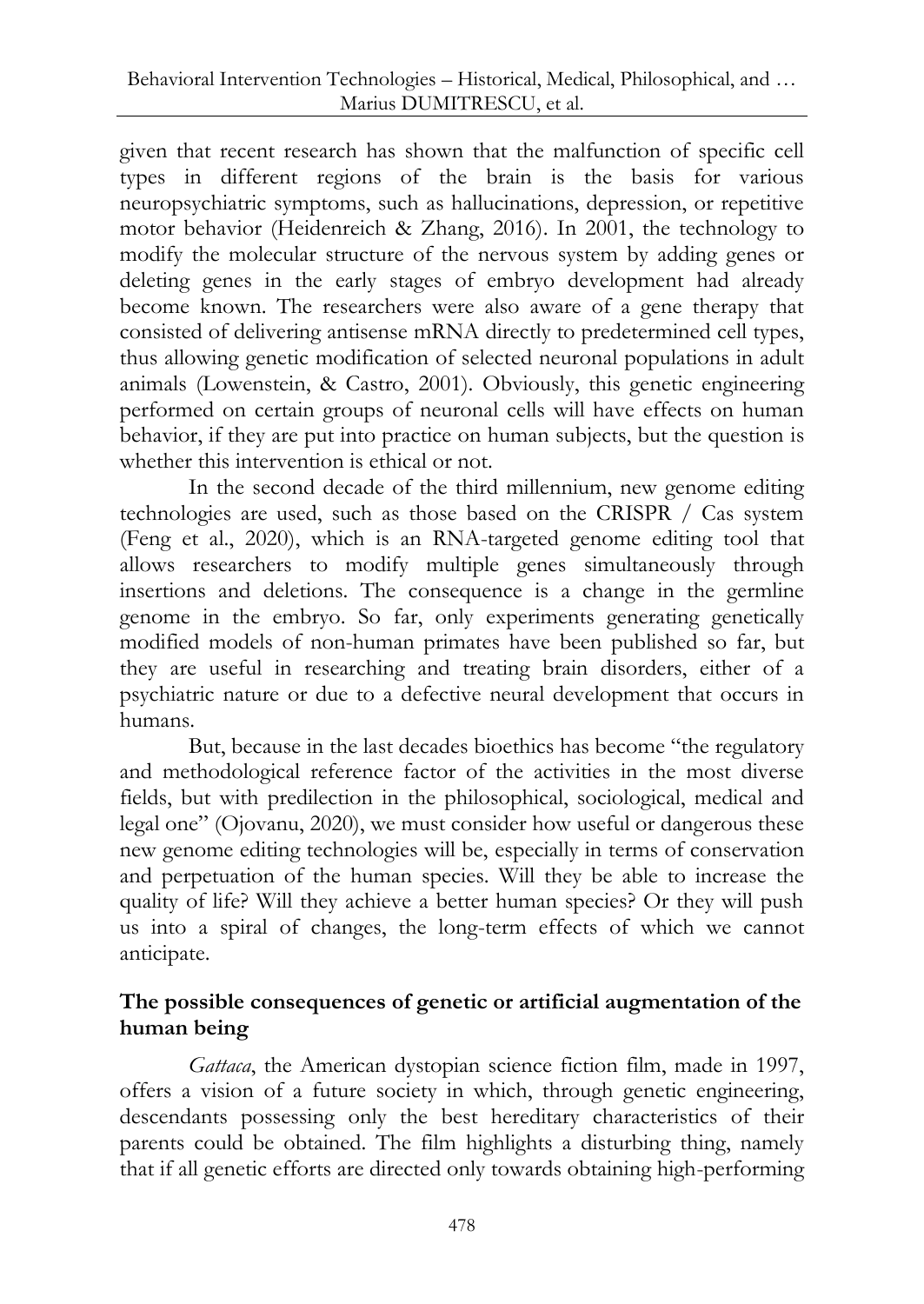individuals with exceptional qualities to work in the lucrative fields, then a world can be created in which love and the magical attraction between people disappear, who belong to other laws, much more complex and which cannot be predetermined artificially.

In fact, this is supported since antiquity, when Plato, in the *Banquet*, stated that, in the beginning, humanity would have existed in a state of perfection without knowing love. This appeared as a consequence of a punishment by which the primordial man was degraded from his condition by halving. Since then, the parts of the whole, when they meet, are attracted to each other through love, precisely to restore unity, the original state (Plato, 2001). Therefore, there can be no love between perfect beings.

The Norwegian film *Miracle* captures the conflict between changing nature or leaving it as it is, even with the risk of unfortunate genetic accidents. Such genetic accidents could be catastrophic for the fate of some people, who, innocent, can end up with a lethal genetic inheritance, which also brings disaster for those whom they became attached to in an attempt to correct this "derailment" of nature through genetic selection. The film thus raises a serious issue of morality regarding the right of people to select life artificially, thus entering into a competition with nature. The problem is how far we can push such practices. In this sense, there is reluctance about genetic modification that can really affect the nature of things, but selection can also be just as dangerous when it becomes an end in itself. Thus, the following question comes to light: "To what extent can the natural condition, in which happiness and unhappiness are equally distributed, be replaced by a society planned to be perfect, but which in fact could prove catastrophic for the human species?" The film makes direct reference to the experiments of the Nazis during World War II, which turned out to be inhuman in fact, as if recalling the famous saying: "The road to Hell is paved with good intentions".

Nowadays, this issue of genetic planning of a human being may seem exaggerated, as it is valid only for those couples where there is a genetic disease that can be avoided this way. However, in the future, - when *in vitro* fertilization and even the possibility of the existence of machine-type uteri will externalize the pregnancy, thus rendering the bonds between mother and fetus less strong-, such selections would become commonplace.

This may seem more like science fiction today, but the trend is evident in this direction if we consider the increasing working age of women, their increasing involvement in lucrative activities and, perhaps most importantly, the fact that that current science and technology are very close to making such a womb-machine.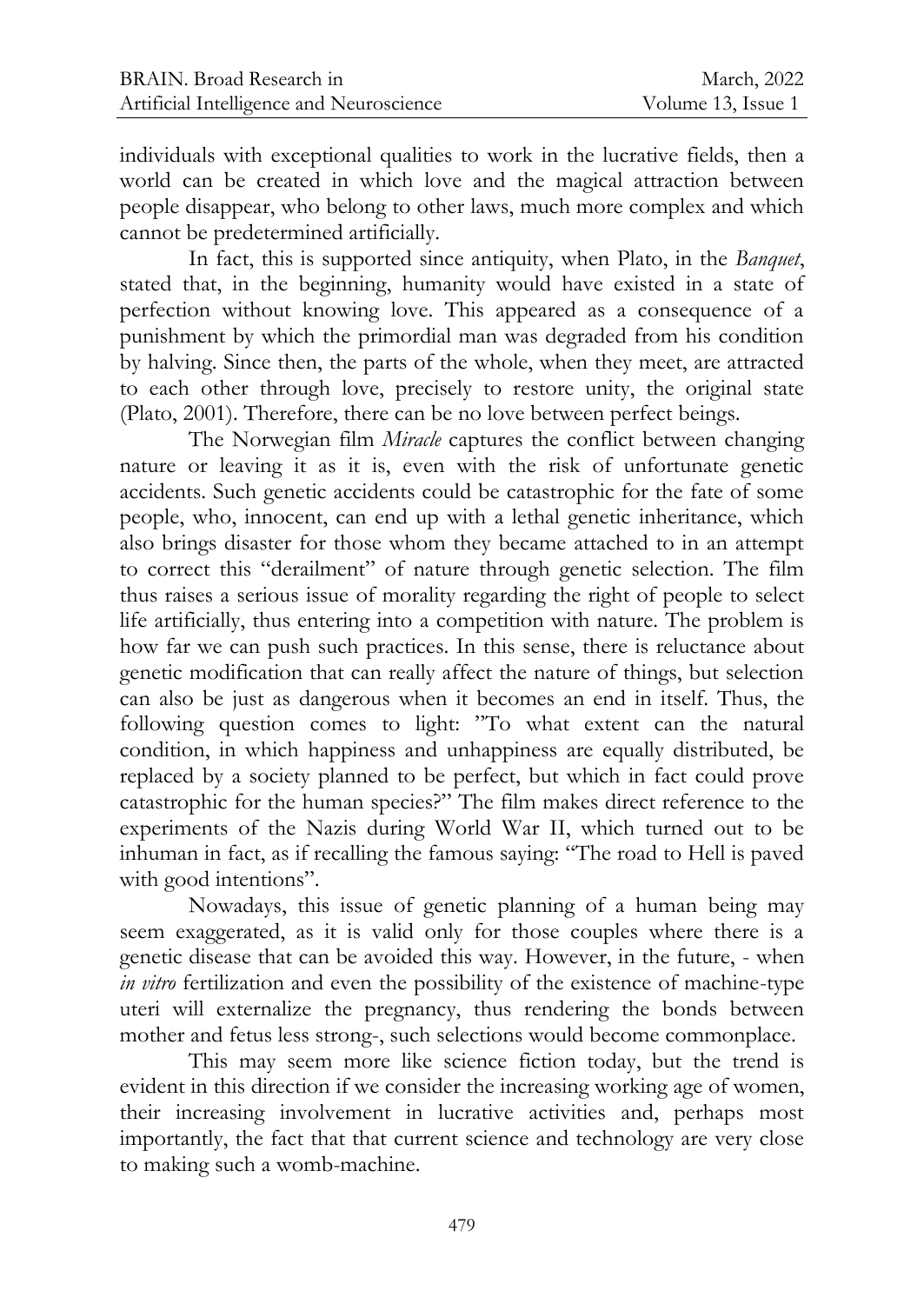In fact, in Israel, successful experiments are already being conducted with artificial uteri, so far only for mice, called "biobag" ("biological bag") (Romanis, 2018; Romanis, 2020), which are intended to ensure the gestation process outside the uterus of the natural mother. This "biobag" is currently used to continuing the development of premature babies as it behaves just like a mother's womb and provides oxygen, a substitute of amniotic fluid, water and all necessary nutrients. However, all these researches have triggered numerous pro- and con- discussions of an ethical and bioethical nature, focused on the clinical benefits, respectively saving premature babies, but also on disadvantages, among which more significant would be those in which the technique is used for non-medical purposes (Segers, 2021).

However, it is only a matter of time before *in vitro* fertilization technologies and those that save premature babies, born even from four to five months of pregnancy, will be able to achieve, if they have not already fulfilled, that ideal of the alchemical man obtained in the test tube, which represents in fact that *homunculus* already mentioned by Goethe in his poem.

In Goethe's *Faust*, the *homunculus* is that little man obtained in the crucible of the alchemists, at a fire that kept a temperature close to the vital one, and reflected that dream of capturing the pure soul in a natural body: « HOMUNCULUS: Here and there and out and in,/ Full of longing and impatience/ To smash my glass, enjoy a real existence.» (von Goethe, 2014). These alchemical dreams, which can frighten the man of all times, are perhaps closer than ever now to be achieved through genetic engineering and cutting-edge reproductive technologies. Thus, it will be possible to obtain people without a family identity, perfectly healthy from a physical point of view and who, if we add the cloning technologies, will be able to be even identical, at least when they are specialized for certain activities. The purpose of such a genetic selection would be to eliminate those factors related to the selfishness of the individual and to encourage cooperation in the lucrative group in which there would be no more parasitic elements.

# **Conclusions**

In the face of such possible achievements, which are already very close to becoming a reality, philosophy, medicine and bioethics must make a considerable contribution to understanding them and, especially, to follow the consequences of the interventions on the structure of the human being through genetic selection. This issue becomes even more important nowadays, as the dynamics of the implementation of some controversial technologies has far exceeded the philosophical /medical/ bioethical researches that would seriously study their impact for humanity.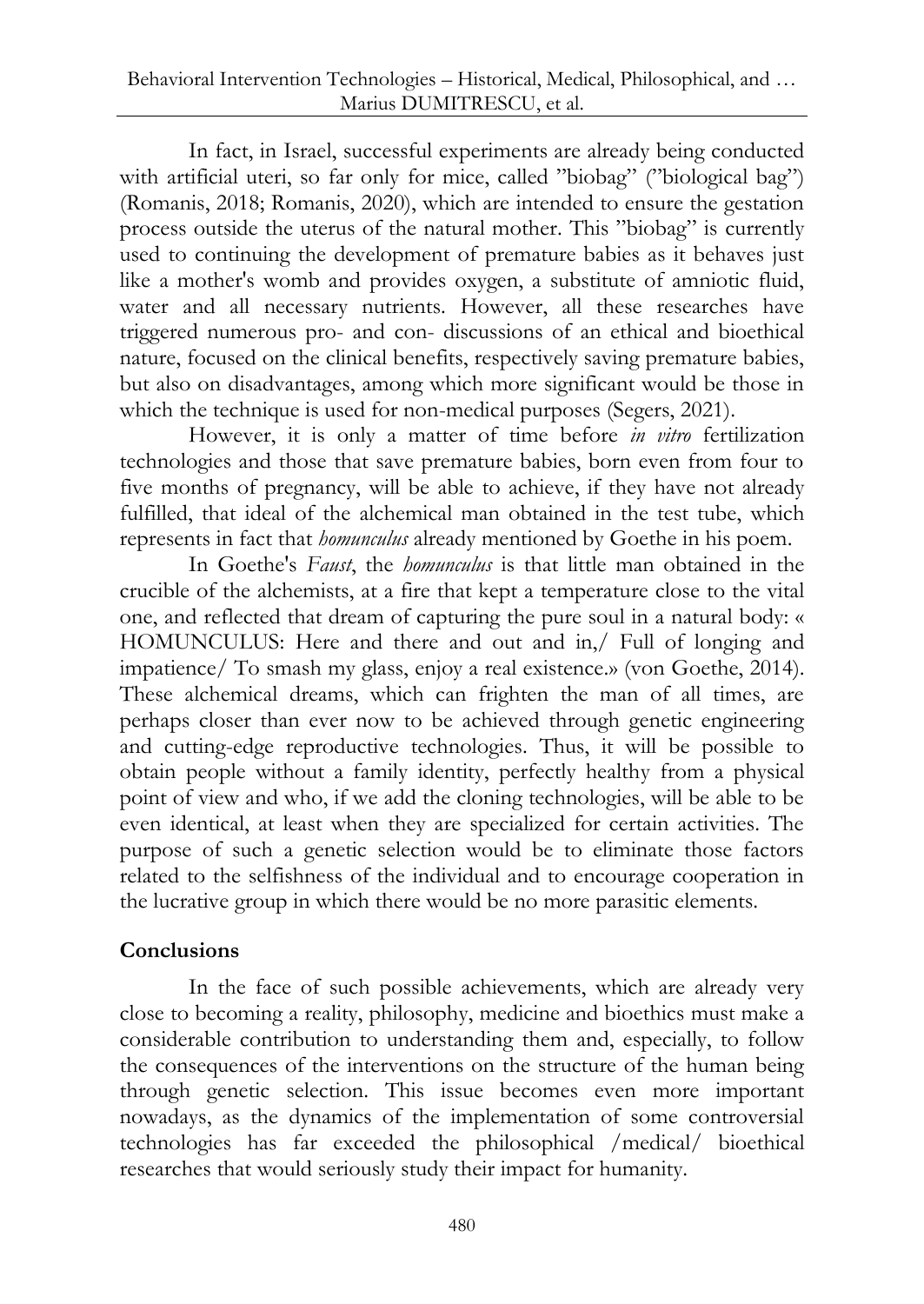The chimera-type people, whose genetic structure is artificially constructed, would raise issues primarily about their identity and, why not, integration into traditional societies. These challenges are to some extent already in the realm of the present, and philosophy and medicine must give them their answers in order to achieve future legislation.

As it has succeeded in integrating organ transplantation, the future society will have, at some point, to accept the reality of genetic interventions, the purpose of which is to achieve much more radical transformations in human nature.

#### **References**

- Anagnostopoulos, A. V., Mobraaten, L. E., Sharp, J. J., & Davisson, M. T. (2001a). Transgenic and knockout databases: behavioral profiles of mouse mutants. *Physiology and Behavior, 73*(5), 675-689. [https://doi.org/10.1016/s0031-](https://doi.org/10.1016/s0031-9384(01)00525-x) [9384\(01\)00525-x](https://doi.org/10.1016/s0031-9384(01)00525-x)
- Anagnostopoulos, A. V., Sharp, J. J., Mobraaten, L. E., Eppig, J. T., & Davisson, M. T. (2001b). Availability and characterization of transgenic and knockout mice with behavioral manifestations: where to look and what to search for. *Behavioural brain research, 125*(1- 2), 33-37. [https://doi.org/10.1016/s0166-](https://doi.org/10.1016/s0166-4328(01)00284-4) [4328\(01\)00284-4](https://doi.org/10.1016/s0166-4328(01)00284-4)
- Brunner, H. G., Nelen, M. R., van Zandvoort, P., Abeling, N. G., van Gennip, A. H., Wolters, E. C., Kuiper, M. A., Ropers, H. H., & van Oost. B. A. (1993a). X-linked borderline mental retardation with prominent behavioral disturbance: phenotype, genetic localization, and evidence for disturbed monoamine metabolism. *American Journal of Human Genetics*, *52*(6), 1032- 1039.
- Brunner, H. G., Nelen, M., Breakefield, X. O., Ropers, H. H., & van Oost B. A. (1993b). Abnormal behavior associated with a point mutation in the structural gene for monoamine oxidase A. *Science*, *262*(5133), 578-580. <https://doi.org/10.1126/science.8211186>
- Bull, C., & Varghese, F. P. (2020). Human Genome Project and Personality. In B. J. Carducci & C. S. Nave (Eds.), *The Wiley Encyclopedia of Personality and Individual Differences, Volume I. Models and Theories.* Wiley Blackwell. <https://doi.org/10.1002/9781119547167.ch137>

Burgess, A. (1962). *A Clockwork Orange*. Heinemann.

Feng, G., Jensen, F. E., Greely, H. T., Okano, H., Treue, S., Roberts, A. C., Fox, J. G., Caddick, S., Poo, M., Newsome, W. T., & Morrison, J. H. (2020). Opportunities and limitations of genetically modified nonhuman primate models for neuroscience research. *Proceeding*s *of the National Academy of Sciences, 117*(39), 24022-24031.<https://doi.org/10.1073/pnas.2006515117>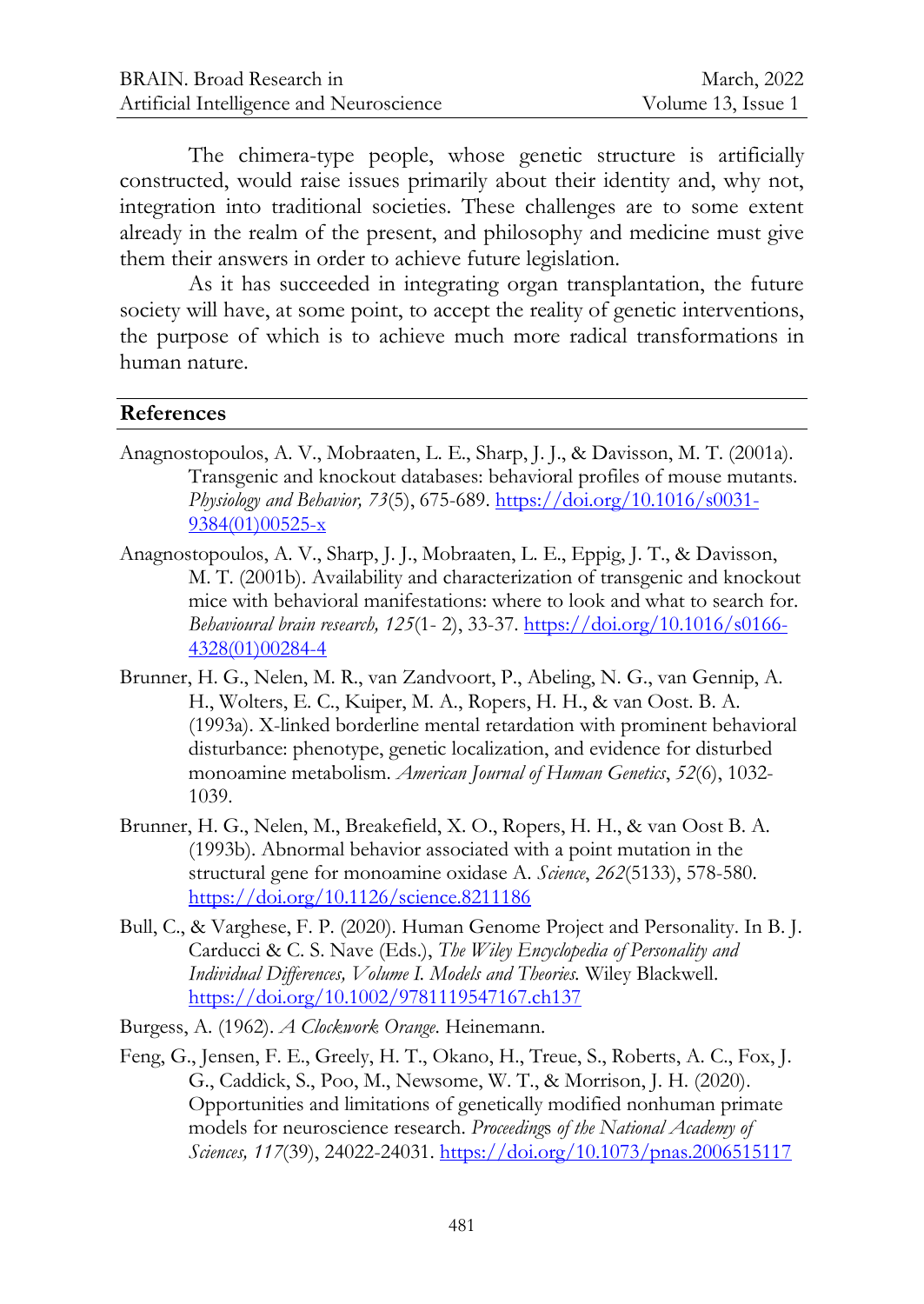- Fukuyama, F. (2002). *Our Posthuman Future: Consequences of the Biotechnology Revolution*. Farrar, Straus and Giroux.
- Goddard, H. H. (1912). *The Kallikak Family: A Study of the Heredity of Feeble-Mindedness. Preface.* Macmillan Company.
- Grote, G. (1867). *Plato and the other Companions of Socrates. Platonic Republic, Volume III* (2nd ed.). John Murray.
- Heidenreich, M., & Zhang, F. (2016). Applications of CRISPR-Cas systems in neuroscience. *Nature reviews. Neuroscience*, *17*(1), 36–44. <https://doi.org/10.1038/nrn.2015.2>
- Herrnstein, R., & Murry, C. (1994). *The Bell Curve: Intelligence and Class Structure in American Life.* Free Press.
- Lowenstein, P., & Castro, M. G. (2001). Genetic engineering within the adult brain: Implications for molecular approaches to behavioral neuroscience. *Physiology & Behavior, 73*(5), 833-839[. https://doi.org/10.1016/s0031-](https://doi.org/10.1016/s0031-9384(01)00520-0) [9384\(01\)00520-0](https://doi.org/10.1016/s0031-9384(01)00520-0)
- Maximilian, C., Bembea, M., & Belengeanu, V. (2001). *Genetica început fără sfârșit*. Editura de Vest.
- Mayford, M., Bach, M. E., Huang, Y.-Y., Wang, L., Hawkins, R. D., & Kandel, E. R. (1996). Control of Memory Formation Through Regulated Expression of a CaMKII Transgene. *Science*, *274* (5293), 1678-1683. <https://doi.org/10.1126/science.274.5293.1678>
- Ojovanu, V. (2020). News and perspectives of the implementation of the potential of bioethics in the socio-medical space. In V. Ojovanu (Ed.), *Health, Medicine and Bioethics in the current society: inter and multidisciplinary studies*. Print-Caro.
- Plato. (2008). *The Republic* (B. Jowett, Trans.). Digireads.com.
- Plato. (2001). *Symposium* (B. Seth Trans.). The University of Chicago Press.
- Romanis, E. C. (2018). Artificial womb technology and the frontiers of human reproduction: conceptual differences and potential implications. *Journal of Medical Ethics, 0*, 1–5.<https://doi.org/10.1136/medethics-2018-1049110>
- Romanis E. C. (2020). Artificial womb technology and clinical translation: Innovative treatment or medical research?. *Bioethics*, *34*(4), 392–402. <https://doi.org/10.1111/bioe.12701>
- Ropers, H. H. (2008). Genetics of intellectual disability, *Current Opinion in Genetics and Development, 18 (3),* 241-50.
- Roushan, T., Ahmed, D., & Ali, M. R. (2014). Human Genome Project- A Review. *Medicine Today*, *26* (01), 53-55.
- Sandu. A. (2020). *Bioetica în criză sau criza bioeticii? O filosofie a pandemiei în societatea medicalizată.* Editura Lumen.